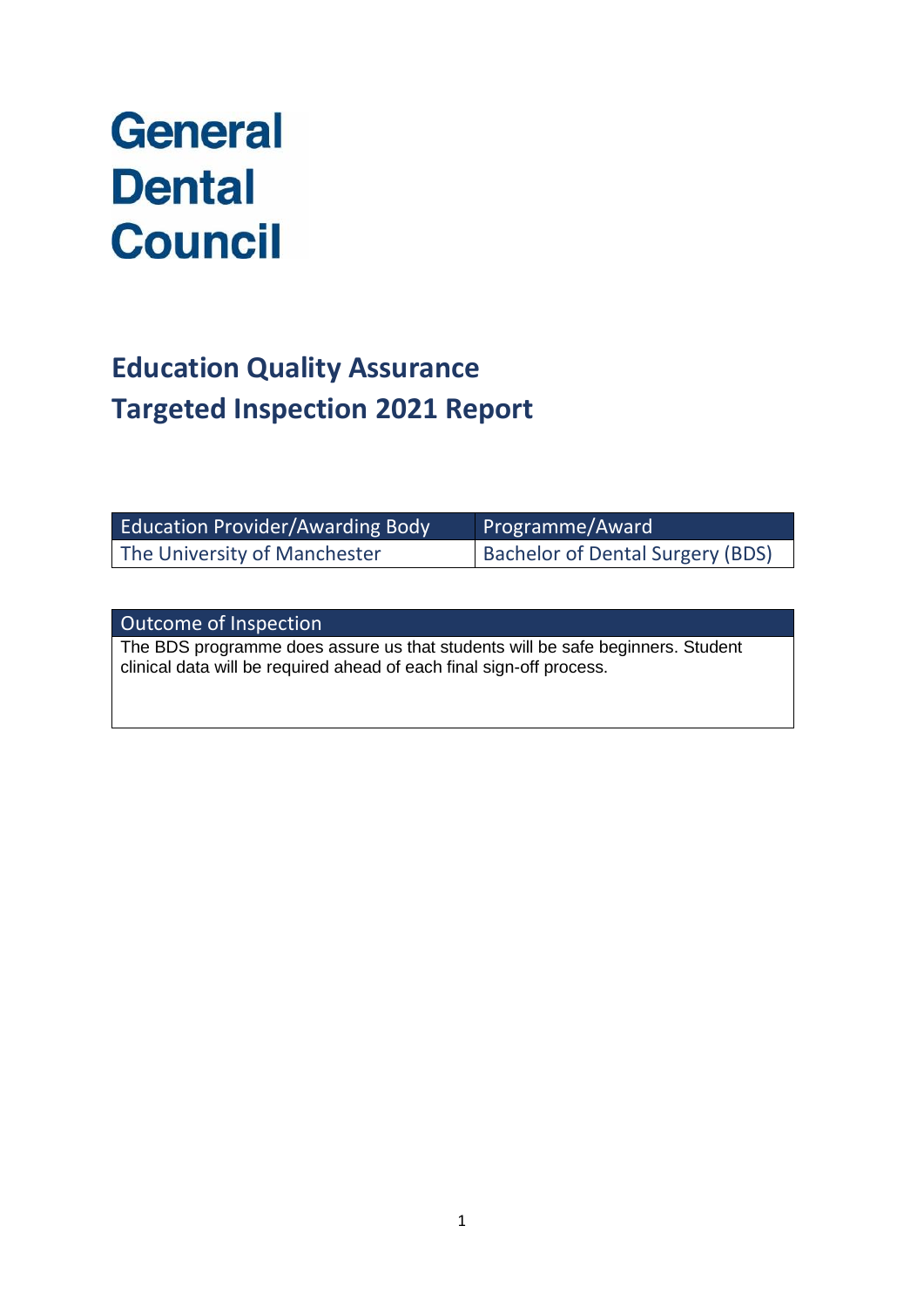### **\*Full details of the inspection process can be found in Annex 1\***

## **Inspection summary**

| Remit and purpose of<br>inspection: | A 2021 Targeted Inspection focusing on<br>Requirements 13 and 15 in the Standards for<br>Education to determine ongoing approval of the<br>award for the purpose of GDC registration as<br>Dentists.<br>The Inspection is to seek assurance that all GDC<br>Learning Outcomes have been achieved and that all<br>students will meet the safe beginner standard,<br>paying particular attention to an appropriate level of<br>clinical experience. |
|-------------------------------------|---------------------------------------------------------------------------------------------------------------------------------------------------------------------------------------------------------------------------------------------------------------------------------------------------------------------------------------------------------------------------------------------------------------------------------------------------|
| <b>Learning Outcomes:</b>           | <b>Preparing for Practice (dentistry).</b>                                                                                                                                                                                                                                                                                                                                                                                                        |
| Programme inspection date:          | 12 May 2021                                                                                                                                                                                                                                                                                                                                                                                                                                       |
| Inspection team:                    | Katie Carter (Chair and non-registrant member)<br><b>Janine Brooks (Dentist member)</b><br><b>James Ashworth-Holland (Dentist member)</b><br><b>Angela Watkins (GDC Quality Assurance Manager)</b><br><b>James Marshall (GDC Quality Assurance Manager)</b>                                                                                                                                                                                       |

The purpose of this inspection was to determine whether the current graduating cohort of students will, at the point of graduation, meet the required standards expected of a safe beginner for registration with the GDC. The impetus for this targeted inspection was the COVID-19 pandemic and the effect it has had on the ability of education programmes to provide the requisite level of experience to their students both in terms of clinical and nonclinical skills.

The BDS programme ("the programme") at The University of Manchester ("the school") was inspected because the evidence gathered prior to the inspection did not assure the GDC that the current final year students would meet the safe beginner standard. The inspection discussed the evidence already provided, gathered new information and recommended next steps.

Following the inspection, we determined that Requirements 13 and 15 were met. We concluded that the processes currently in place assured us that the graduating cohort of students would be safe beginners, however, clinical data would need to be monitored at each graduation point.

The main areas of assurance were:

1. The panel was reassured by the staggered sign-up process and appropriate systems in place for tracking student progress.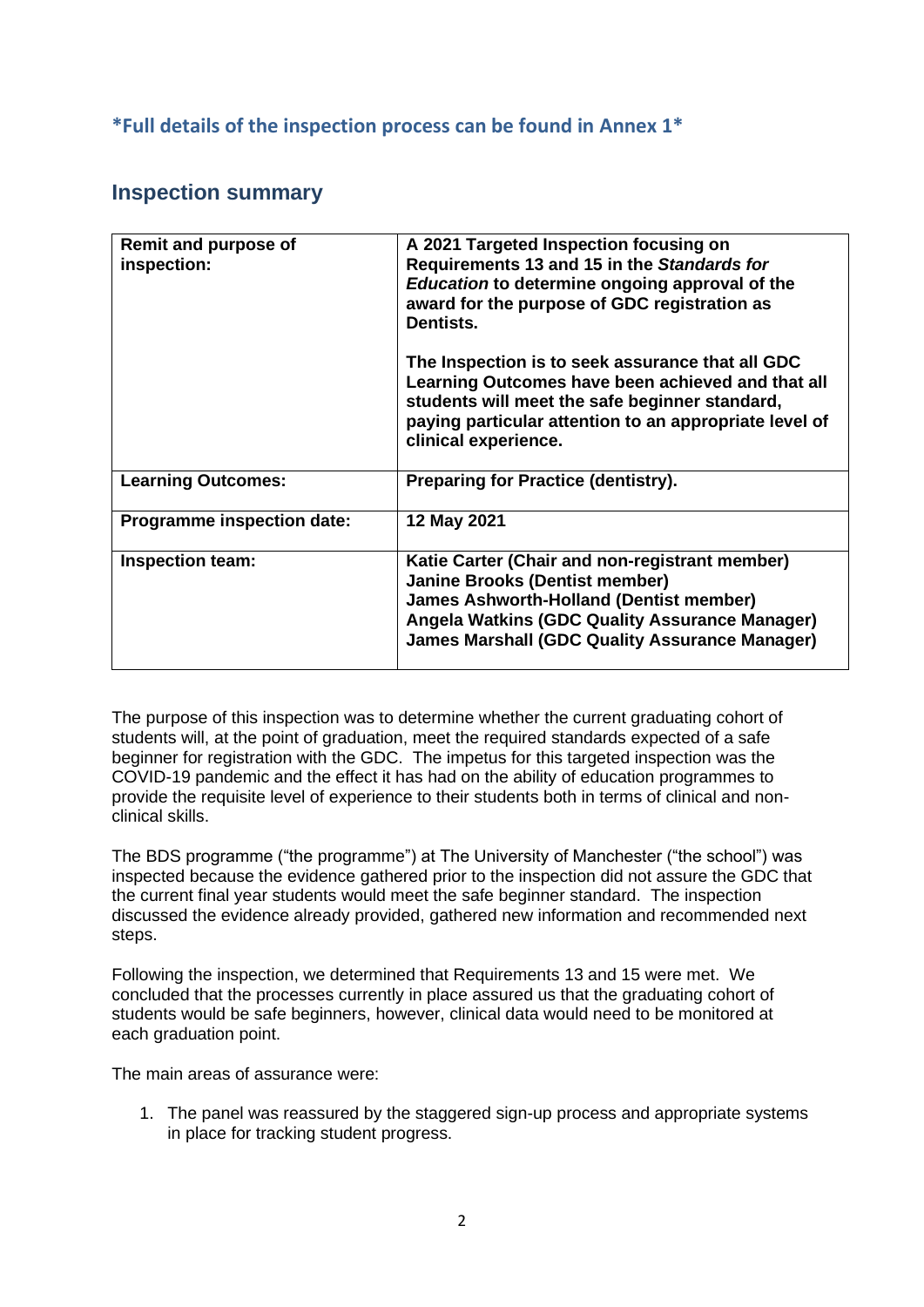- 2. The panel was reassured by the processes in place to deliver a safe beginner standard.
- 3. The panel commended the many creative and effective responses to the challenges posed by the pandemic, to ensure students graduate as safe beginners.

The GDC wishes to thank the staff and students involved with the programme for their cooperation and assistance with the inspection.

## **Background and overview of qualification**

| Annual intake                                   | 77 students                                                                                                                                                                                                                        |
|-------------------------------------------------|------------------------------------------------------------------------------------------------------------------------------------------------------------------------------------------------------------------------------------|
| Programme duration                              | 178 weeks over years                                                                                                                                                                                                               |
| Format of programme                             | $e.g.$ :<br>Year<br>1: basic knowledge, clinic attendance, shadowing<br>2: knowledge and simulated clinical experience<br>3: direct patient treatment<br>4-5: direct patient treatment, clinic attendance,<br>outreach, placements |
| Number of providers delivering the<br>programme | One                                                                                                                                                                                                                                |

## **Outcome of Requirements**

| <b>Standard Three</b> |            |  |
|-----------------------|------------|--|
| 13                    | <b>Met</b> |  |
| 15                    | <b>Met</b> |  |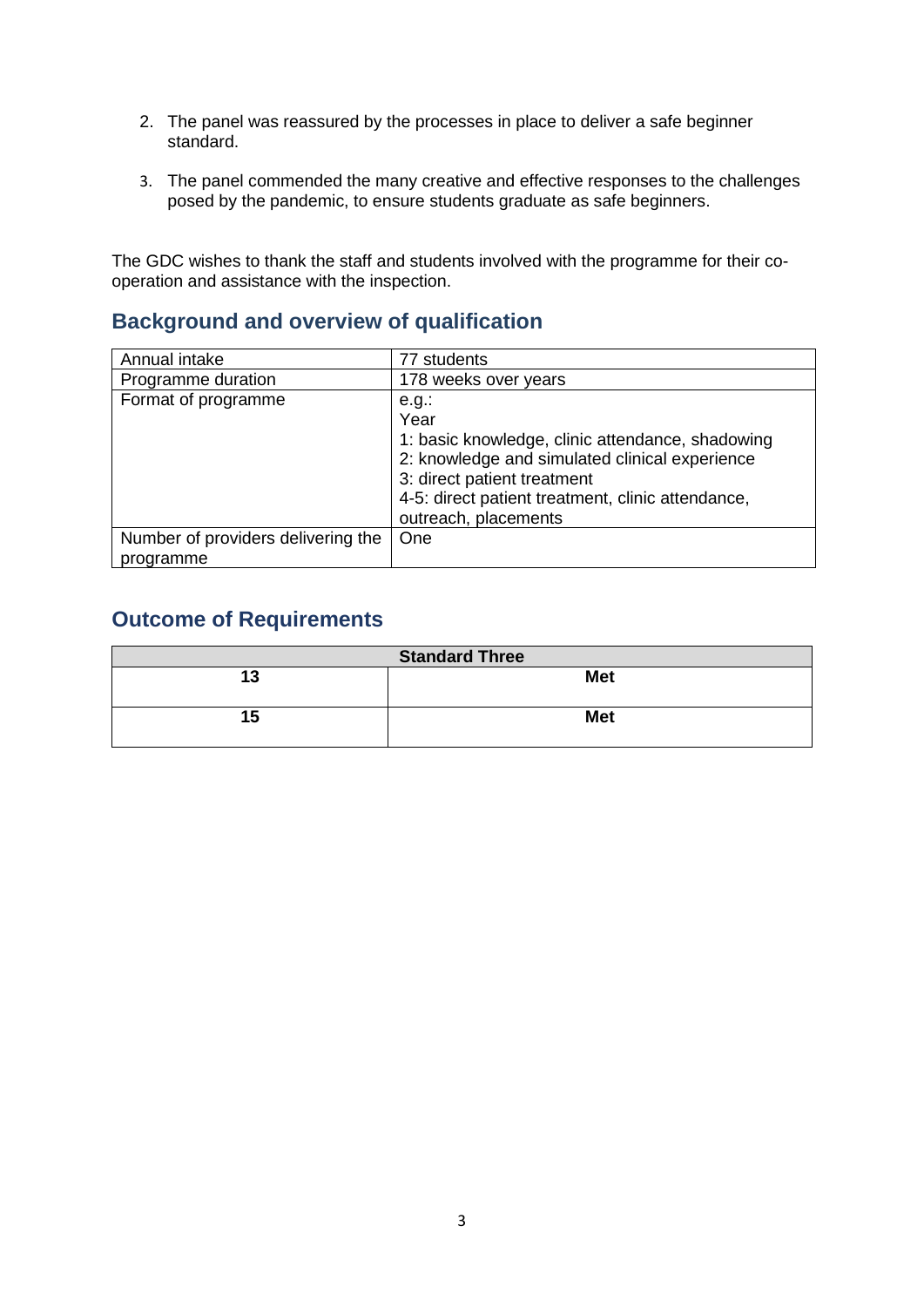#### **Requirement 13:**

**To award the qualification, providers must be assured that students have demonstrated attainment across the full range of learning outcomes, and that they are fit to practise at the level of a safe beginner. Evidence must be provided that demonstrates this assurance, which should be supported by a coherent approach to the principles of assessment referred to in these standards.** *(Requirement Met)*

#### **Requirement 15:**

**Students must have exposure to an appropriate breadth of patients/procedures and should undertake each activity relating to patient care on sufficient occasions to enable them to develop the skills and the level of competency to achieve the relevant GDC learning outcomes.** *(Requirement Met)*

#### *Assessment of non-clinical skills*

#### **1. Assurance that students have attained the necessary level of Leadership Skills, Communication and Professionalism Skills (Requirement 13).**

Ahead of the inspection, the school provided the panel with an extract from of the Handbook of Assessment. This described the processes in place for sign up, which included a review of student attendance and assessments of clinical activity which included some non-clinical skills.

The *BDS Manchester BDS Assessment Blueprint 2020-21* document maps clearly to GDC learning outcomes. The assessment mapping also demonstrates skills tests, Multiple Choice Questions (MCQ), Short Answer Paper (SAP), Observed Structured Clinical Exam (OSCE). However, there was less clarity in the mapping for leadership and communication skills though additional information on assessment methodologies provided by the School gave the panel additional reassurance in these areas.

At the inspection, the school gave a demonstration of the iDentity system which is used by students and tutors for logging and tracking clinical activity, self-assessed student grades, staff grades and reflection. Clinical procedures are marked according to four criteria: subject knowledge; professionalism; treatment quality and patient feedback.

Students are given verbal feedback after each clinical procedure, students then input onto iDentity self-assessed grades using the following grading criteria: H-harm; U-unsatisfactory; Sp-Satisfactory – procedural intervention; Sv-Satisfactory – Verbal intervention; I-Independent and I+-Excellent Independence. The tutor is required to confirm or override the students' scores and add comment, as necessary within a limited timeframe. The school reported that disagreements between staff and students on clinical grades can be expected, but that when there was disagreement, a discussion followed that was a useful developmental exercise.

The school use a wide variety of methods to deliver training and assessment throughout the five-year programme. During year five this learning is put into practice through the use of scenario testing, situational judgement testing and enhanced lectures in preparation for caring for patients as a Dental Foundation Trainee. Through the implementation of an Integrated Dental Team (IDT) structure, clinical students also have to show leadership and management (see question 2).

**2. Assurance that students have worked with a satisfactory range of patients to ensure they have necessary patient management skills (Requirement 13).**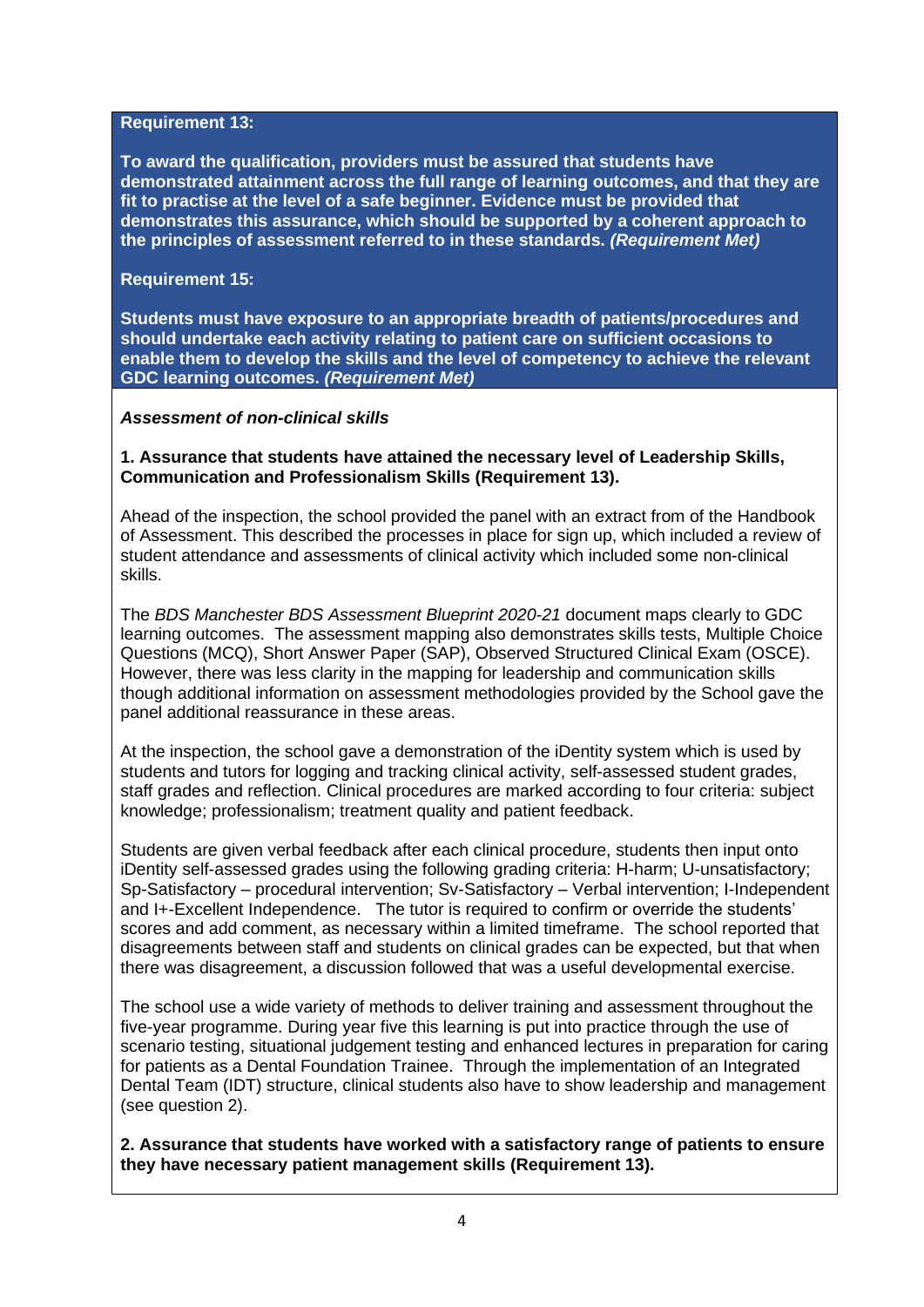At the inspection, the provider told the panel about an initiative they had devised IDT, where a team of students from both the BSc and BDS programmes across different year groups are put together to reflect a dental practice team. These teams manage the complete patient journey and year 5 BDS students take the leadership role within the team.

Students confirmed that the IDT process provided valuable opportunities to build patient management, time management and leadership skills and experience.

Students had received training on dealing with vulnerable and challenging patients. Some examples given by the students included lectures on communication, dealing with anxiety, additional need patients and domestic abuse.

Professionalism cards are used to identify incidences of superior or poor professional activity and these are recorded on the CEDAR system. Students were familiar with the purpose and requirements of these cards. Training sessions for staff using scenario-based learning, aim to align staff to professionalism card requirements.

#### *Assessment of clinical skills*

#### **3. Assurance of clear delineation between simulated and patient-based procedures (Requirements 13 and 15).**

The panel reviewed the *BDS Sign up data 2021 vs 2019*. It was confirmed that the sign-up data related to procedures undertaken on real patients only. Students have the opportunity to practise simulated skills in the Clinical Skills Lab, but this experience does not contribute to the minimum sign up numbers.

The school introduced a new Clinical Skills Refresher Course for final year students which ran throughout semester 1, starting October 2020. The sessions allowed students to cover a range of direct and indirect simulated procedures on phantom heads under supervision, including the use of endodontic 3D printed models to regain confidence and dexterity before returning to patient-based procedures. The Panel saw the timetable and content of the course. The students were very complimentary about this experience and the confidence it gave them to start treating real patients again.

Students also confirmed they were able to access clinical skills labs or return to phantom heads if they felt unconfident at any point.

#### **4. Assurance that students have gained clinical experience around a full range of clinical procedures (Requirements 13 and 15).**

The school identified, at the start of pandemic, that they were going to encounter challenges and that the priority was patient safety, whilst ensuring students were given enough clinical exposure. As a result, in August 2020, the school devised the Clinical Skills Refresher Course described above. The facilities at the Manchester Dental Hospital enabled students to resume some patient-based procedures from October 2020. In November, the school were supported by the Trust and Infection Prevention and Control team to measure Air Changes Per Hour (ACPH) and developed a Standard Operating Procedure (SOP) which allowed the school to open clinics for all procedures from January 2021. Using the IDT teams, non-AGP's were delivered in morning clinics and AGP's in the afternoon.

The clinical data provided by the school in advance of the inspection did not enable the panel to understand fully the breadth and complexity of procedures completed by students on patients. This was particularly notable in relation to aerosol generating procedures and it was unclear if students would obtain adequate levels of experience. The demonstration of the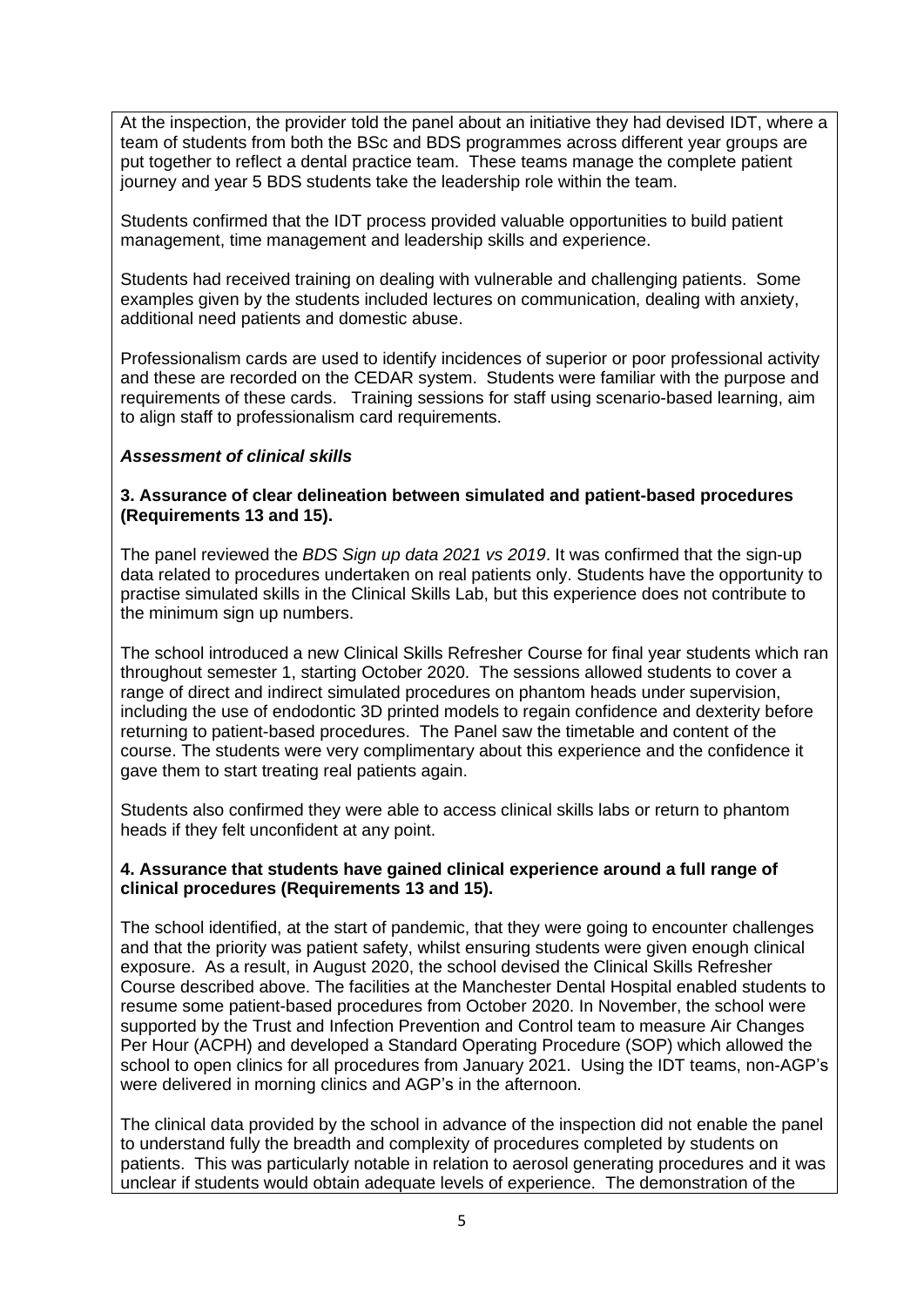students recording systems and information regarding remediation provided (see question 6) alleviated these concerns.

The school delivered an oral surgery refresher course that ran alongside the Clinical Skills Refresher course. Additional paediatric sessions were also delivered to address low clinical numbers in this area. Tutors closely review students' progress and where they identify low clinical experience, ensure appropriate patients are allocated to the students as appropriate.

The school have received Health Education England funding to run additional weekend clinics for up to 12 weeks which will facilitate students obtaining additional clinical experience.

#### **4. Assurance that students have received sufficient access to clinical experience to ensure a safe level of clinical competence (Requirements 13 and 15).**

Due to the pandemic, not all students will have had enough clinical experience to enable them to graduate at the usual time, the school is permitting students, where necessary, to sit their finals and continue to obtain clinical experience afterwards. This is not unusual in dentistry but is happening more because of the Covid19 pandemic and affects larger numbers of students. For this provider, the result will be multiple graduation points - May, July and November. The panel was satisfied with this approach.

iDentity is used to record and monitor the students' competency level and recorded numbers capture all clinical experiences at any level, not just those judged as at a competent level. However, students are required to have achieved an expected standard by the end of the programme. The panel were shown that a student may have performed a lower number of procedures, but at a higher competency level. There are, however, defined numbers of procedures necessary to facilitate sign-up; this is a departure from previous cohorts.

Milestones are an assessment tool used alongside other data points to review student progression. They are mapped against the school's original competency levels and the General Dental Council (GDC) learning outcomes. The school gave the panel a demonstration of their electronic recording system which records the qualitative data obtained from Milestones. Following the demonstration, the panel were provided with the School's *Handbook of Milestone* and *Gateways 2020-21* and *BDS year-five Milestone Academic year 2020-21 data*.

No changes have been made to the final year assessments.

#### **6. Assurance that those students who have required remediation gain sufficient support to enable them to progress (Requirements 13 and 15).**

Student Development Review (SDR) meetings take place to keep track of individual student progress. The Panel saw feedback and action plans from these meetings during the Inspection.

Students confirmed that the SDR meetings are an effective way of tracking progress and of ensuring there is an action plan for obtaining additional experience. Students reported feeling well supported and confirmed that they are confident to request extra help if they feel they need it.

The SDR panel meet to review student progression and invite the students to discuss their findings. The Panel explain their concerns based on current evidence, students are invited to provide context and what measures are in place to remediate. Once this has concluded a decision is made on whether the student is in a position to progress to the final sign-up. If the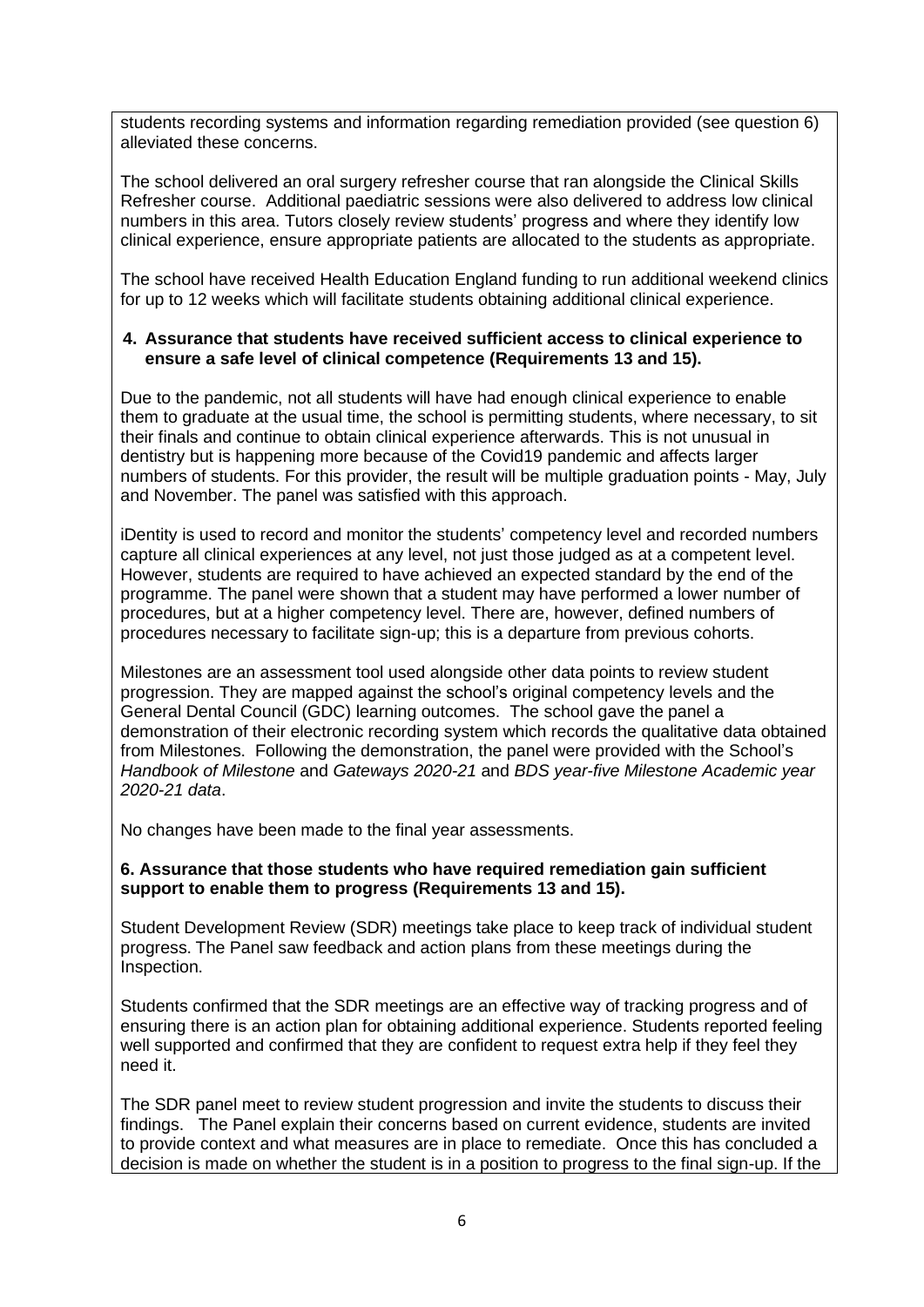student is not deemed to be ready, then they are given additional support. A final decision is then made on which sign-up stage they will be progressing through to (see question 5).

Students confirmed that communication from the School throughout the pandemic, had been good. At the start of the pandemic they were receiving a daily communication, and this had been followed up with "Wellbeing Wednesday" emails which have been well received.

The School has introduced an 'Adopt a Student' scheme, where students who require additional help are supported by a staff member to work on their existing patient lists.

If a student is identified as having performance issues or underperforming regularly at a Satisfactorily – procedural intervention (Sp) or below, a Student Development Report Panel is convened. The School gave an example of what remedial action may be taken, which included the "adopt a student", mentoring, additional clinic time or one-to-one tutor sessions. Two students confirmed that they had accessed additional clinic time when they had needed support.

The panel were assured that due to the dedicated focus on the current graduating cohort, fewer students than would normally be expected (1- 6 students) are expected to return in July for additional clinical experience. The school clarified that students who typically go on to resit their final year do so as a result of academic failure, rather than due to clinical activity levels.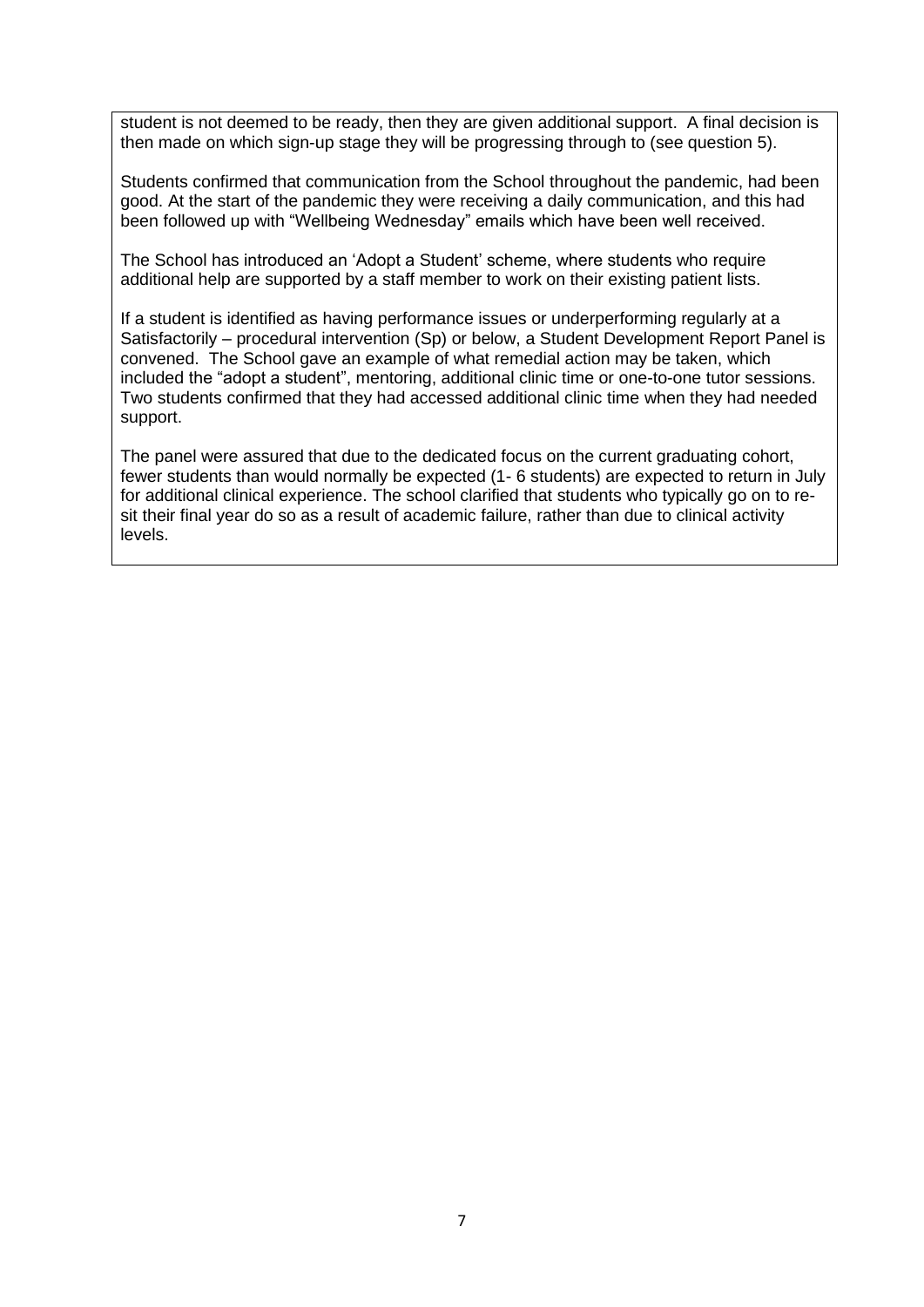## **Summary of Action**

| <b>Requirement</b><br>number | Action number and action                                                                    | <b>Observations &amp; response from</b><br><b>Provider</b>                                                                                                                            | Due date                                      |
|------------------------------|---------------------------------------------------------------------------------------------|---------------------------------------------------------------------------------------------------------------------------------------------------------------------------------------|-----------------------------------------------|
| 13/15                        | In advance of each graduating cohort, a breakdown of<br>each student's clinical experience. | This data is populated and reviewed<br>by a panel of senior academics prior<br>to sign off of each graduating cohort.<br>The school will continue to share this<br>data with the GDC. | Within 7 days of<br>each graduating<br>cohort |

## **Observations from the provider on content of report**

The content of this report is a fair and accurate observation of the teaching, learning, and assessment strategy of the final year of the BDS programme.

## **Recommendations to the GDC**

| Education associates' recommendation                                              | The BDS programme does assure us that students are safe beginners. |
|-----------------------------------------------------------------------------------|--------------------------------------------------------------------|
| Date of reinspection / next regular monitoring exercise<br>[Delete as applicable] |                                                                    |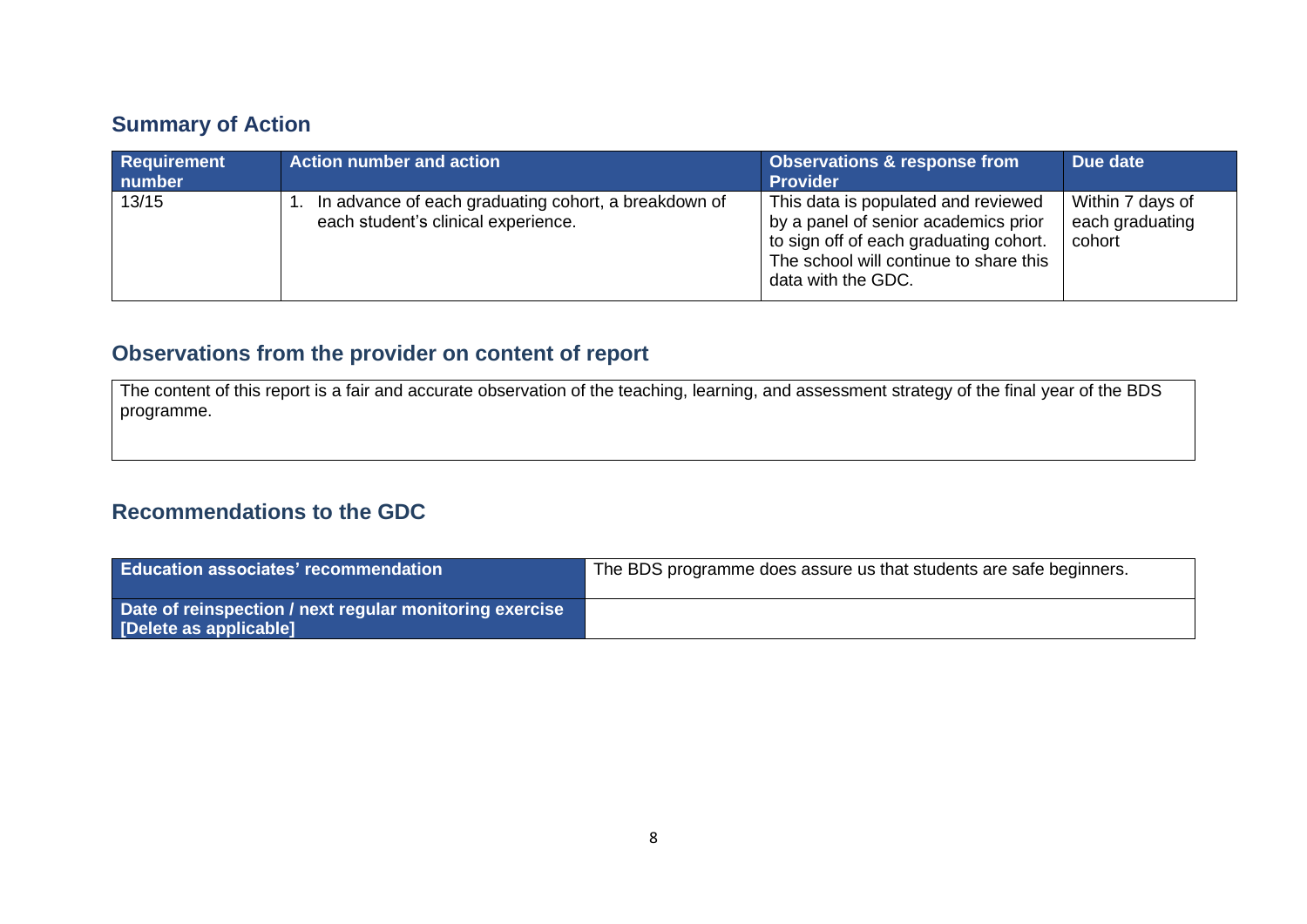#### **Annex 1**

#### **Targeted Inspections 2021 purpose and process**

- 1. As part of its duty to protect patients and promote high standards within the professions it regulates, the General Dental Council (GDC) quality assures the education and training of student dentists and dental care professionals (DCPs) at institutions whose qualifications enable the holder to apply for registration with the GDC.
- 2. The GDC has a statutory duty to ensure that only those students who have met the required learning outcomes as safe beginners can join the GDC Register.
- 3. The impact of the COVID-19 pandemic on primary dental education has been significant, particularly due to restrictions on patient access and clinical environments. As a result, the Education Quality Assurance team have developed a process to assure the Council and the public that we continue to only register individuals who are considered to be safe beginners.
- 4. During 2020 and 2021 we undertook a process of monitoring activity and meetings with providers of primary dental education. This included assurance of adequate provision of clinical experience for all students, particularly those expected to graduate in 2021.
- 5. Data gathered from this activity will inform decisions regarding the focus of education quality assurance inspection activity during 2021.
- 6. The targeted inspections in 2021 will focus on two Requirements from the GDC's Standards for Education: Requirements 13 and15.
- 7. All providers of dental and dental care programmes with a final year cohort may be subject to an inspection if they do not provide evidence: • that satisfies the GDC that all Learning Outcomes have been achieved • that all students have satisfied the criteria of safe beginner, paying particular attention to an appropriate level of clinical experience.
- 8. Inspections will be focused on the assurance of the depth and breadth of experience of final year students. The decision to be made at the end of the inspection is whether students can be considered to have met the learning outcomes and have the requisite experience to be a safe beginner.
- 9. The education provider is requested to undertake a self-evaluation of against Requirements 13 and 15 under the Standards for Education and to provide evidence in support of their evaluation. The inspection panel examines this evidence, may request further documentary evidence, and gathers further evidence from discussions with staff. The panel will reach a decision on each Requirement, using the following descriptors:

#### A Requirement is met if:

"There is sufficient appropriate evidence derived from the inspection process. This evidence provides the education associates with broad confidence that the provider demonstrates the Requirement. Information gathered through meetings with staff and students is supportive of documentary evidence and the evidence is robust, consistent, and not contradictory. There may be minor deficiencies in the evidence supplied but these are likely to be inconsequential."